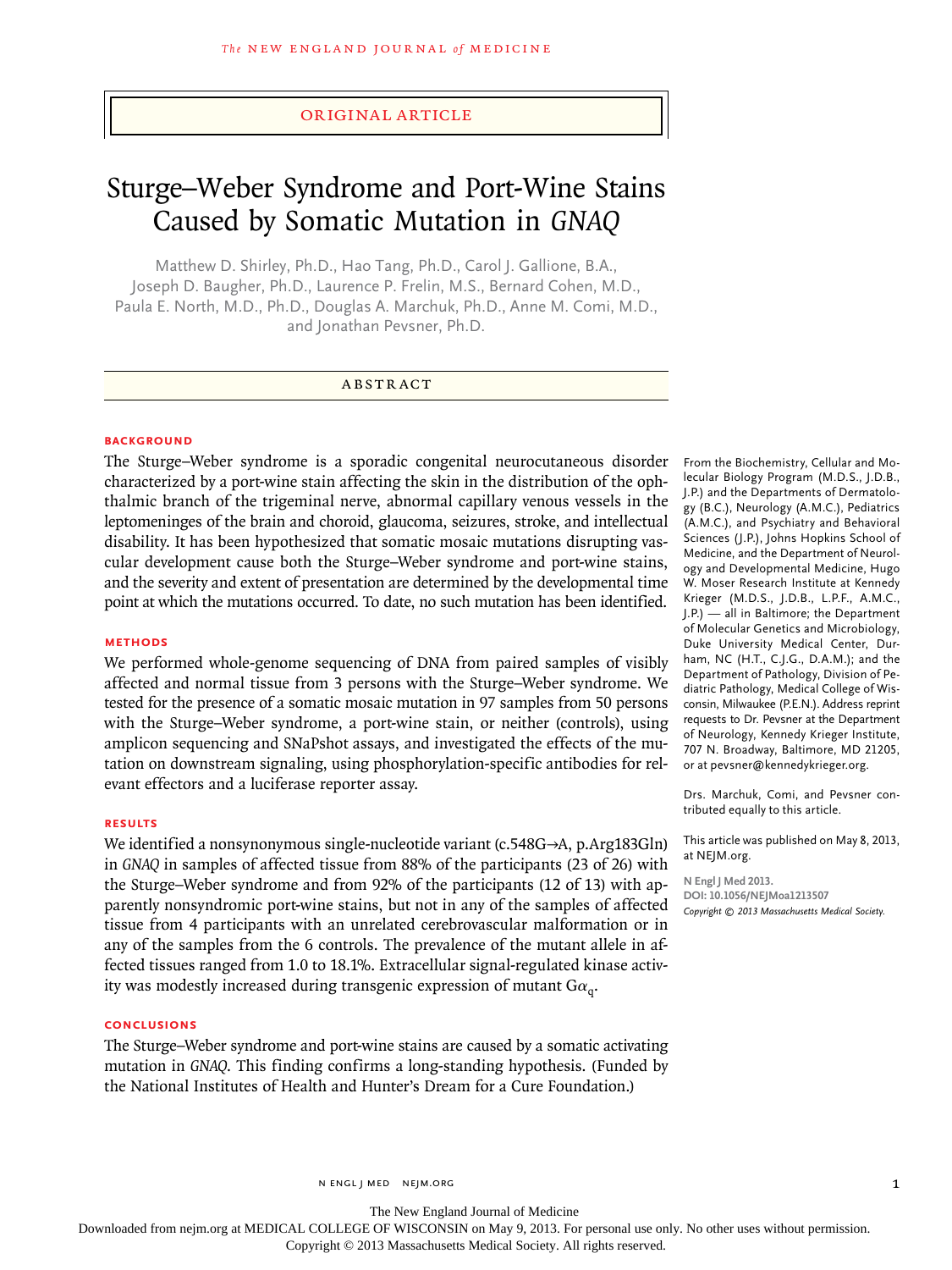**PORT-WINE STAIN IS A CUTANEOUS CAP-**<br>illary malformation (Fig. 1A, 1B, and 1C)<br>that occurs in approximately 3 of every<br>1000 newborns<sup>1,2</sup> and usually involves the head illary malformation (Fig. 1A, 1B, and 1C) that occurs in approximately 3 of every 1000 newborns<sup>1,2</sup> and usually involves the head and neck.3 The Sturge–Weber syndrome, also known as encephalofacial angiomatosis, is a neurocutaneous disorder that occurs as a sporadic congenital condition; it is characterized by a port-wine stain that affects the skin in the distribution of the ophthalmic branch of the trigeminal nerve (Fig. 1A and 1B) and is associated with venous-capillary abnormalities of the leptomeninges (Fig. 1D, 1E, and 1F) and the eye. It occurs in both male and female newborns, in approximately 1 in 20,000 to 50,000 live births. $<sup>1</sup>$  A child</sup> born with a port-wine stain on the face has approximately a 6% chance of having the Sturge– Weber syndrome,<sup>2</sup> and this risk increases to 26% when the port-wine stain is located in the distribution of the ophthalmic branch of the trigeminal nerve.3 Port-wine stains usually have underlying soft-tissue and bony-tissue overgrowth that may be mild or massive.<sup>4</sup> A long-standing but unproven hypothesis is that the Sturge–Weber syndrome and port-wine stains are caused by the same underlying somatic mutations,<sup>5,6</sup> with the precise clinical manifestations dependent on where and when in the developing fetus the somatic mutation occurs. We tested this hypothesis through wholegenome sequencing of affected and unaffected tissue to identify the causative somatic mutation.

#### METHODS

#### **Study Oversight**

All the sequencing was performed with approval from the institutional review board at the Johns Hopkins University or Duke University. Deidentified samples (see Table S1 in the Supplementary Appendix, available with the full text of this article at NEJM.org) were obtained with written informed consent from persons with the Sturge–Weber syndrome or from the Brain and Tissue Bank for Developmental Disorders of the Eunice Kennedy Shriver National Institute of Child Health and Human Development (NICHD). The age, sex, race or ethnic group, and syndrome status (apparently nonsyndromic port-wine stain or the Sturge–Weber syndrome) of the participants were confirmed and recorded from the source, along with information regarding the surgery, autopsy, or other procedure that was used for obtaining the tissue.

#### **Tissue Samples**

We obtained tissue samples from research participants and from the NICHD Brain and Tissue Bank for Developmental Disorders (Table S1 in the Supplementary Appendix). Included were samples of skin with port-wine stains and of visibly normal skin from participants with the Sturge– Weber syndrome (23 samples from 9 participants), samples of skin with port-wine stains and of visibly normal skin from participants without the Sturge–Weber syndrome (14 samples from 13 participants), samples of brain tissue from persons with the Sturge–Weber syndrome (50 samples from 18 persons), samples of brain tissue from presumably normal persons (controls; 6 samples from 6 persons), and samples of brain tissue from persons with the unrelated cerebral cavernous vascular malformation (4 samples from 4 persons). Amplicon sequencing and single-base extension interrogation (SNaPshot analysis) were used to investigate each tissue sample for the c.548G→A mutation. We assayed SNaPshot specificity by testing brain tissue from 5 normal controls (data not shown). When multiple samplings of biopsied tissue or multiple sequencing assays were performed, we considered the participant to be positive for the mutation if at least 1 tissue sample tested positive  $(\geq 1\%$  mutant allele) and to be negative if every tissue sample tested negative for the mutation (<1% mutant allele).

## **Whole-Genome Sequencing**

Genomic DNA was purified from paired samples of affected tissue and unaffected tissue or blood from three participants (for a total of six samples). Whole-genome sequencing was performed on an Illumina HiSeq 2000 sequencer to a mean per-sample depth of coverage between 33X and 51X. Details regarding the preparation of the samples and bioinformatic methods are provided in the Supplementary Appendix.

#### **Targeted Amplicon Sequencing**

*GNAQ* exon 4 and the adjacent intronic sequence were amplified by means of polymerase chain reaction in a two-stage reaction. Paired-end reads were generated with the use of an Illumina MiSeq sequencer and were evaluated at the c.548 position for base calls supporting the c.548G→A mutation. Samples were considered to have a mutation if the percentage of reads supporting a mutation exceeded 1% (10 times the expected base miscall

2 N ENGL J MED NEJM.ORG

The New England Journal of Medicine

Downloaded from nejm.org at MEDICAL COLLEGE OF WISCONSIN on May 9, 2013. For personal use only. No other uses without permission.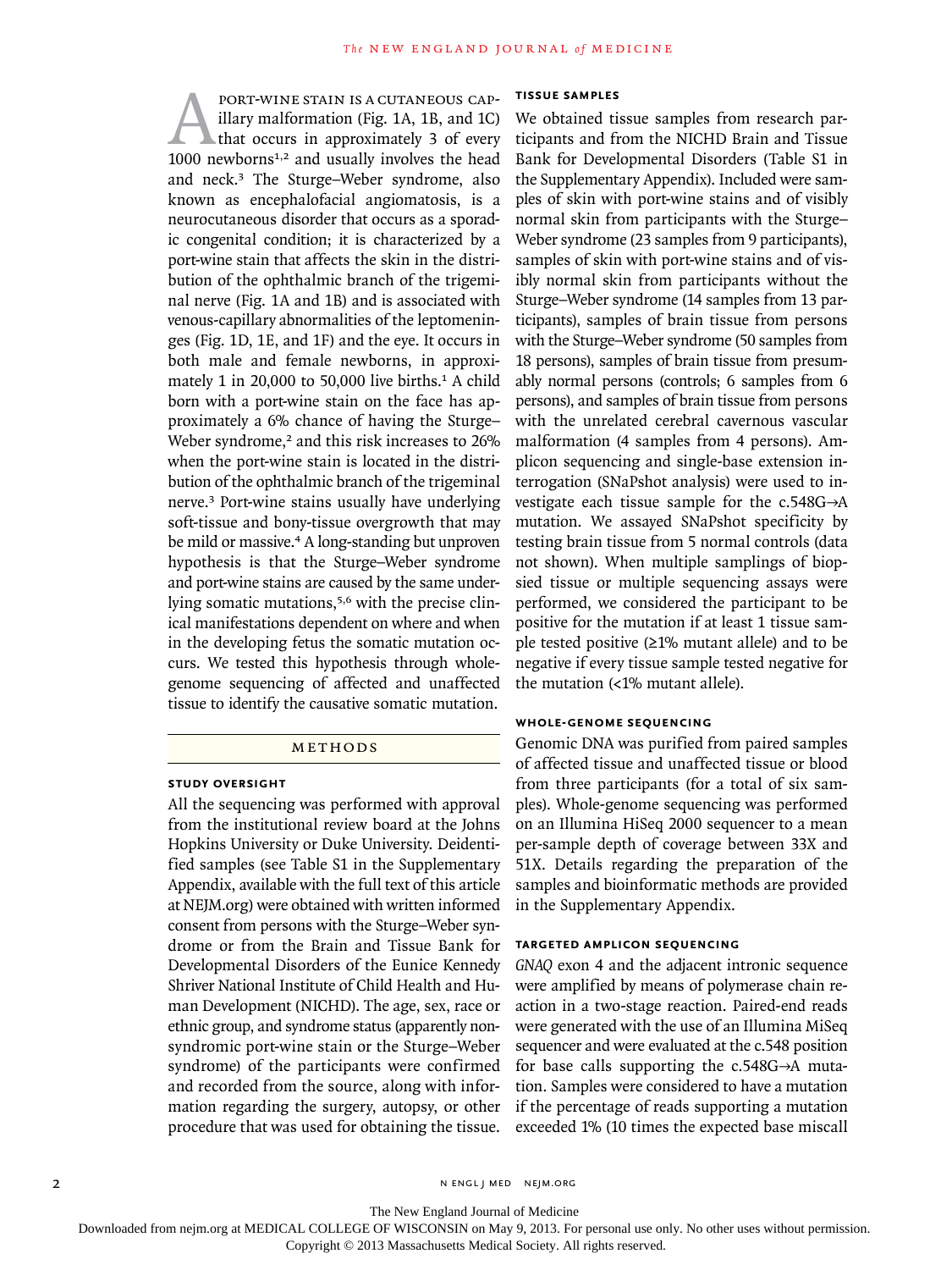

An isolated port-wine stain birthmark on the left shoulder from a participant without the Sturge–Weber syndrome (Patient 10) shows a birthmark that is flat and red without evidence of hypertrophy or cobblestoning or any other associated vascular or lymphatic anomaly (Panel C). Axial contrast-enhanced MRI scans of the brain in a participant with the Sturge–Weber syndrome (Panels D, E, and F; Patient 36 at 17 months of age) show left-sided hemispheric leptomeningeal enhancement (yellow arrows), an enlarged and enhancing left-sided choroid plexus (red arrow), and left hemispheric brain atrophy (white arrows).

rate of 0.1%). Details regarding sequencing adapters, barcodes, and primer sequences are provided Western blotting are provided in the Supplemenin the Supplementary Appendix.

## **Plasmids**

Two specific mutations, c.548G→A (encoding p.Arg183Gln) and c.626A→T (encoding p.Gln209 Leu), were introduced separately into *GNAQ* with the use of primers for site-directed mutagenesis (Table S4 in the Supplementary Appendix). Serum response element plasmid (pSRE)–Luc (Agilent Technologies) and pSV40-RL (Roche) were used as reporter plasmids for the luciferase assay.

## **Cell Culture and Western Blotting**

Human embryonic kidney (HEK) 293T cell lysates were analyzed by means of Western blotting with the use of standard methods. Details of each of the samples. Amplicons were interrogat-

culture conditions, antibodies, and methods of tary Appendix.

## **Luciferase Assay**

*GNAQ*, *GNAQ* p.Arg183Gln or *GNAQ* encoding p.Gln209Leu, pSRE-Luc, and pSV40-RL were transfected into HEK293T cells, which were lysed after 20 to 24 hours of incubation. At the end of the incubation period, luciferase activity was measured.

## **primer extension-based Assay**

DNA was extracted from formalin-fixed, paraffinembedded samples from participants with portwine stains. Primers designed to amplify exon 4 of *GNAQ* (Table S5 in the Supplementary Appendix) were used to amplify genomic DNA from

n engl j med nejm.org 3

The New England Journal of Medicine

Downloaded from nejm.org at MEDICAL COLLEGE OF WISCONSIN on May 9, 2013. For personal use only. No other uses without permission.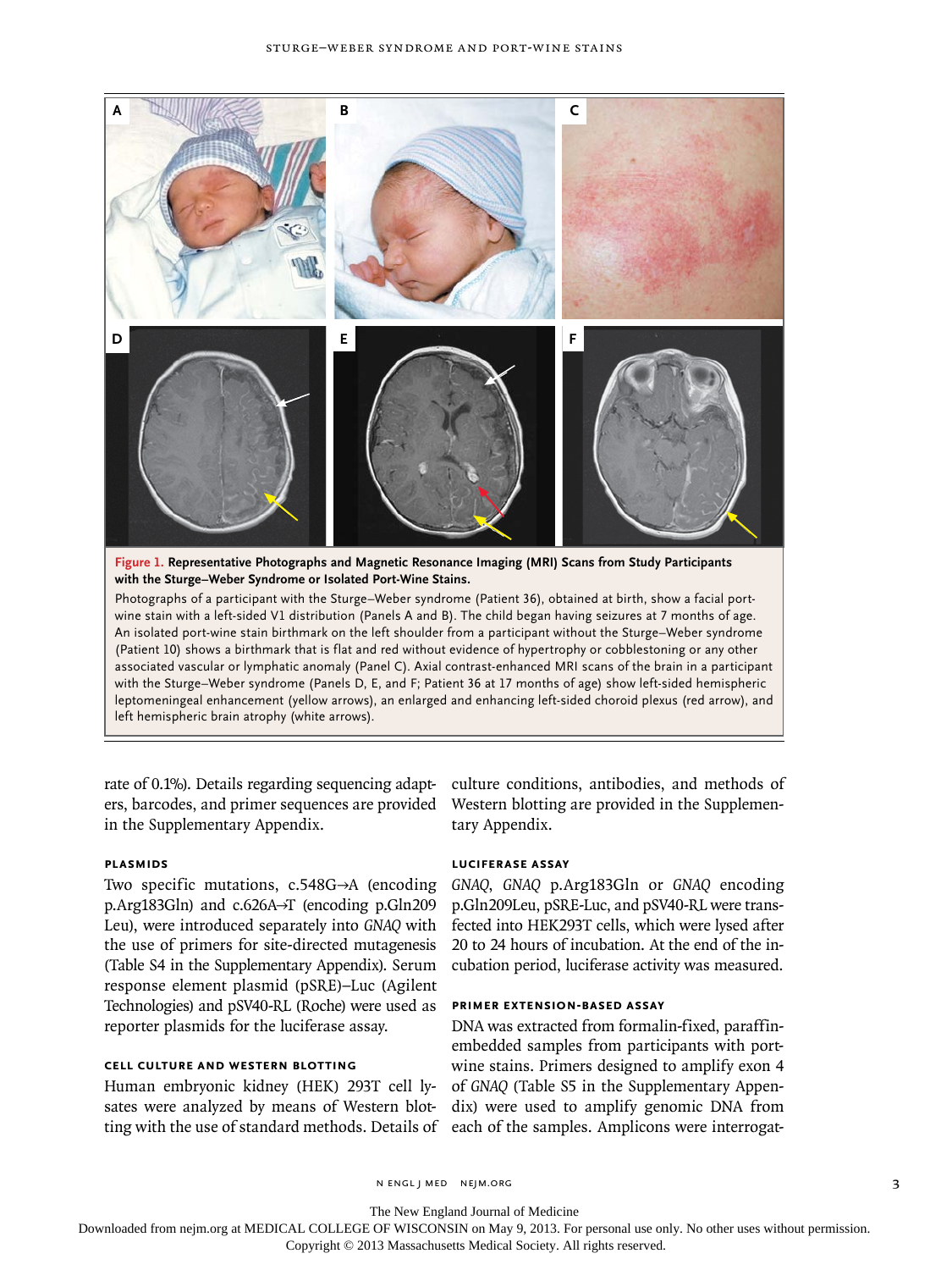ed for their sequence at position c.548 with the use of the SNaPshot Multiplex Kit (Life Technologies) and analyzed on an ABI Prism 3130 genetic analyzer (Life Technologies). Reference and mutant allele frequencies were calculated on the basis of the area of the resulting peaks.

## **RESULTS**

#### **Identification of** *GNAQ* **Somatic Variant**

To test the hypothesis that the Sturge–Weber syndrome is associated with a somatic mosaic mutation, we sequenced the whole genomes of paired DNA samples from affected regions (biopsied tissue with port-wine stain or hemispherectomized brain tissue) and matched, presumably normal regions (blood or unaffected skin or brain tissue) from three persons with the Sturge–Weber syndrome. This sequencing resulted in the identification of 1294 somatic single-nucleotide variants found in at least one of three affected samples. We calculated the prevalence of the variant allele at each of these 1294 sites in all affected and normal samples and identified 658 singlenucleotide variants that were present in two or three affected samples and were not present in any normal samples (Fig. S1 in the Supplementary Appendix). We functionally annotated and ranked the 1294 somatic single-nucleotide variants (Table S6 in the Supplementary Appendix) using the Variant Annotation, Analysis and Search Tool (VAAST).7 This resulted in the identification of one nonsynonymous somatic single-nucleotide variant that was present in all three affected samples and was not present in the samples that were presumed to be normal — a c.548G→A nucleotide transition in *GNAQ* on chromosome 9q21, encoding guanine nucleotide binding protein (G protein), q polypeptide ( $G\alpha_{q}$ ). The variant is predicted to result in the amino acid substitution p.Arg-183Gln. The affected arginine residue, at position 183, is conserved in 24 human proteins paralogous to  $Ga<sub>q</sub>$  (Fig. S2 in the Supplementary Appendix).

## **Detection of** *GNAQ* **Somatic Variant in Samples from Patients with the Sturge–Weber Syndrome**

The results of our studies of skin samples were as follows: 100% of participants (9 of 9) with the Sturge–Weber syndrome were positive for the c.548G→A mutation in port-wine–stained skin, 86% of participants (6 of 7) with the syndrome were negative for the mutation in visibly normal skin, and 92% of participants (12 of 13) with apparently nonsyndromic port-wine stains were positive for the mutation (Table 1). The mutation was also detected in brain samples from 83% of participants (15 of 18) with the Sturge–Weber syndrome, whereas 100% of brain samples (6 of 6 samples) from normal controls were negative. The results were negative in 100% of formalin-fixed, paraffin-embedded brain samples (4 of 4 samples) from persons with cerebral cavernous malformation (an unrelated cerebrovascular malformation) (Table 2), as well as in 99.3% of exomes from the 1000 Genomes database (664 of 669 exomes) (Table S7 in the Supplementary Appendix). In total, 88% of the participants (23 of 26) with the Sturge–Weber syndrome were positive for the c.548G→A mutation in either port-wine–stained skin or brain tissue.

Amplicon sequencing showed that mutant allele frequencies ranged from 1.0 to 18.1% and read depth ranged from 2446 to 93,008 (median, 12,947). Mutant allele frequencies in exomes in the 1000 Genomes database ranged from 1.0 to 1.5%, and read depth ranged from 100 to 453 (median, 271). *GNA11* mutations have also been found in patients with uveal melanoma.8 We tested *GNAQ* Arg183Gln mutation–negative samples from participants with the Sturge–Weber syndrome and those with nonsyndromic port-wine stains for the presence of previously identified *GNA11* mutations (p.Arg183Cys, c.547C→T and c.546C→T; p.Arg183His, c.548G→A; p.Gln209Leu, c.626A→T and c.627G→A; and p.Gln209Pro, c.626A→C) using SNaPshot analysis. We did not detect any of these mutations (data not shown).

## **Effect of Mutation on MAPK Signaling Pathway**

The somatic substitutions in *GNAQ* encoding p.Gln209Leu and p.Arg183Gln are found in patients with uveal melanoma. The more common p.Gln209Leu has been shown to overactivate the mitogen-activated protein kinase (MAPK) pathway.9 We examined whether p.Arg183Gln would likewise overactivate the MAPK pathway. As shown in Figure 2A, cells transfected with *GNAQ* p.Gln209Leu or *GNAQ* p.Arg183Gln, as compared with cells transfected with nonmutant *GNAQ*, showed significant activation of extracellular signal-regulated kinase (ERK) (P<0.05). However, the activation induced by p.Arg183Gln was

4 n engl j med nejm.org i med nejm.org i med nejm.org i med nejm.org i med nejm.org i med nejm.org i med nejm.org

The New England Journal of Medicine

Downloaded from nejm.org at MEDICAL COLLEGE OF WISCONSIN on May 9, 2013. For personal use only. No other uses without permission.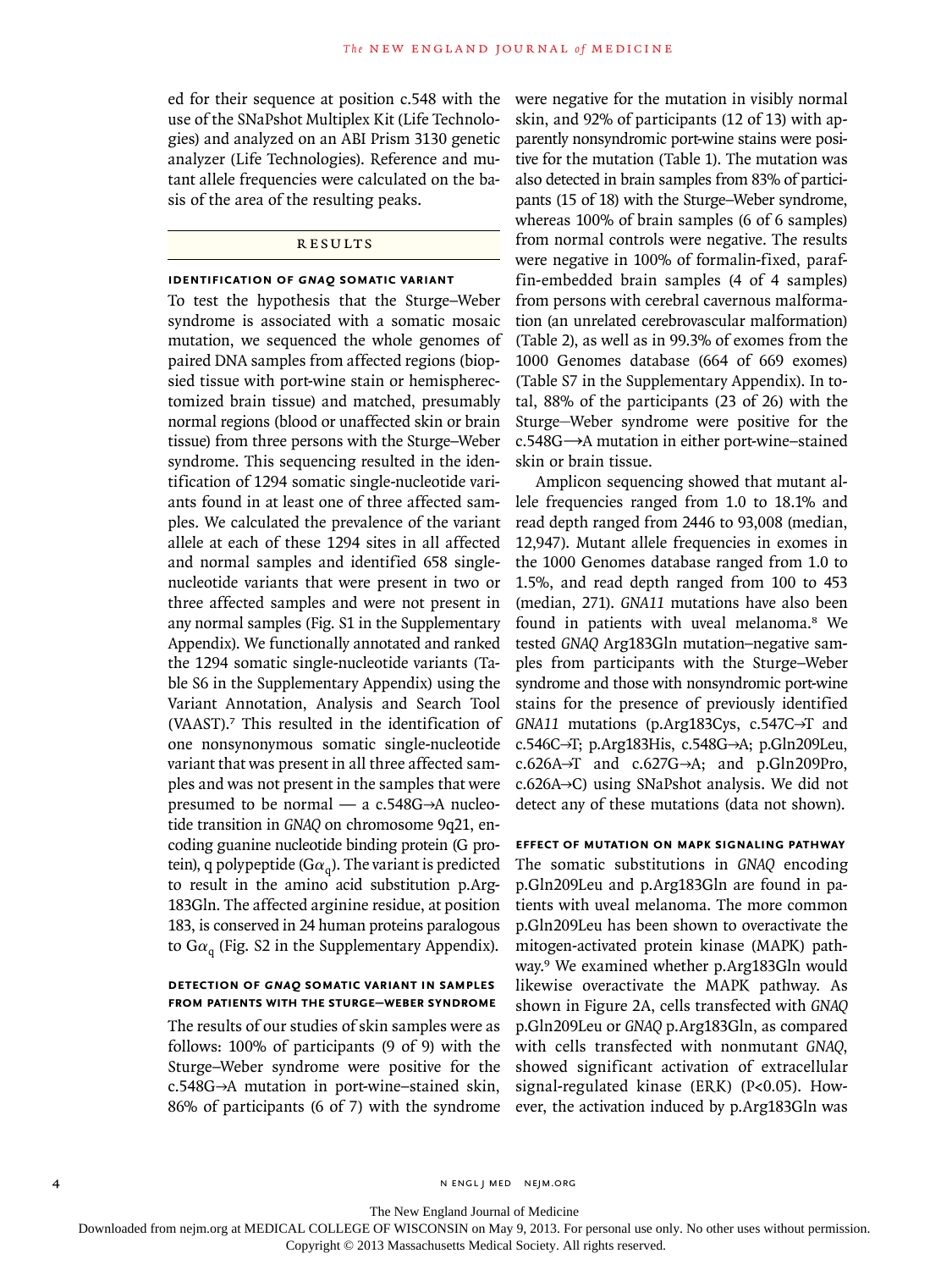modest as compared with the activation induced by p.Gln209Leu. We also examined the effect of these substitutions on additional downstream signaling pathways. G $\alpha_a$  p.Gln209Leu strongly activated p38 and Jun N-terminal kinase (JNK), other MAPK pathway members, whereas p.Arg183Gln did not (Fig. 2B and 2C). Neither substitution had an effect on the AKT signaling pathway (Fig. 1D). These data show that p.Arg183Gln has a gain-offunction effect that activates downstream signaling pathways. However, the effect of p.Arg183Gln in MAPK signal transduction appeared to be both weaker and less promiscuous with respect to the activation of downstream effectors than the effect of the substitution p.Gln209Leu that is found more commonly in uveal melanoma tissue.

## **Effect of** *GNAQ* **Mutation on SRE Promoter Activity**

A different substitution in *GNAQ* encoding a variant at the same amino acid residue, p.Arg183Cys, was previously shown to overstimulate the serum response element (SRE) in a promoter reporter assay.10 We investigated whether the p.Arg183Gln substitution had the same stimulatory effect on SRE promoter activity. We transfected HEK 293T cells with pSRE-Luc, pSV40-RL (reporter constructs), and *GNAQ, GNAQ* p.Arg183Gln, or *GNAQ* p.Gln209Leu plasmids and measured luciferase activity after 24 hours. Both p.Gln209Leu and p.Arg183Gln showed significantly increased reporter activity as compared with nonmutant *GNAQ* (P<0.05), confirming that the p.Arg183Gln mutation is a gain-of-function or activating mutation (Fig. 2F). In this assay, the p.Gln209Leu substitution again showed a stronger effect than did p.Arg183Gln.

## Discussion

Rudolf Happle first suggested that sporadic asymmetric or scattered birth defects involving the skin are caused by somatic mosaic mutations that would be lethal if they occurred in very early embryonic development.11 Somatic mosaic activating mutations have been identified in several disorders, including the McCune–Albright syndrome<sup>12</sup> and the Proteus syndrome.<sup>13</sup> In the current study, we found that a specific somatic mosaic activating mutation in *GNAQ* is associated with both the Sturge–Weber syndrome, a neuro-

| Patient No.             | Mutation<br>Presenti | <b>PWS</b> | SWS       | Mutant<br>Allele<br>Frequency: | Total No.<br>of Samples<br>Assayed |
|-------------------------|----------------------|------------|-----------|--------------------------------|------------------------------------|
|                         |                      |            |           | percent                        |                                    |
| $\mathbf 1$             | Yes                  | Yes        | Yes       | 3.60                           | 1                                  |
| $\mathbf{1}$            | No                   | No         | Yes       | 0.11                           | ı                                  |
| $\overline{2}$          | Yes                  | Yes        | Yes       | 3.17                           | ı                                  |
| 2                       | No                   | No         | Yes       | 0.13                           | 1                                  |
| 3                       | Yes                  | Yes        | Yes       | $6.06 - 6.46$                  | $\overline{2}$                     |
| $\overline{\mathbf{3}}$ | No                   | No         | Yes       | $0.62 - 0.93$                  | $\overline{2}$                     |
| $\overline{4}$          | Yes                  | Yes        | Yes       | $3.50 - 4.51$                  | $\overline{2}$                     |
| 4                       | No                   | No         | Yes       | $0.13 - 0.90$                  | $\overline{2}$                     |
| 5                       | Yes                  | Yes        | Yes       | 3.38                           | 1                                  |
| 5                       | No                   | No         | Yes       | 0.11                           | $\mathbf{I}$                       |
| 6                       | Yes                  | Yes        | Yes       | 3.99                           | ı                                  |
| 7                       | Yes                  | Yes        | Yes       | $2.05 - 2.16$                  | 2                                  |
| $\overline{7}$          | Yes                  | No         | Yes       | $0.09 - 2.00$                  | $\overline{2}$                     |
| 8                       | Yes                  | Yes        | Yes       | 4.08                           | 1                                  |
| 8                       | No                   | <b>No</b>  | Yes       | 0.06                           | ı                                  |
| 9                       | Yes                  | Yes        | No        | 5.58                           | 1                                  |
| 10                      | Yes                  | Yes        | No        | 2.76                           | $\mathbf 1$                        |
| 10                      | Yes                  | No         | No        | 1.14                           | $\mathbf{I}$                       |
| 11                      | Yes                  | Yes        | No        | 6.70                           | $\mathbf{I}$                       |
| 12                      | No                   | Yes        | No        | 0.00                           | 1                                  |
| 13                      | Yes                  | Yes        | No        | 5.90                           | ı                                  |
| 14                      | Yes                  | Yes        | No        | 6.20                           | 1                                  |
| 15                      | Yes                  | Yes        | <b>No</b> | 14.20                          | $\mathbf{I}$                       |
| 16                      | Yes                  | Yes        | No        | 1.70                           | 1                                  |
| 17                      | Yes                  | Yes        | No        | 4.50                           | l                                  |
| 18                      | Yes                  | Yes        | No        | 5.30                           | 1                                  |
| 19                      | Yes                  | Yes        | <b>No</b> | 4.70                           | $\mathbf{I}$                       |
| 20                      | Yes                  | Yes        | No        | 4.30                           | $\bf{l}$                           |
| 21                      | Yes                  | Yes        | No        | 18.10                          | ı                                  |
| 22                      | Yes                  | Yes        | Yes       | 5.00                           | $\mathbf{I}$                       |

**Table 1. Somatic Mutation of** *GNAQ* **in Skin Samples.\***

\* Data are shown for c.548G→A, which results in the p.Arg183Gln amino acid substitution. This position corresponds to position 80,412,493 on chromosome 9 (Genome Reference Consortium Human Build 37). PWS denotes port-wine stains, and SWS Sturge–Weber syndrome.

† The p.Arg183Gln substitution was considered to be present if the mutant allele frequency was more than 1%.

‡ The mutant allele frequency was calculated as the percentage of mutant alleles divided by total alleles (with ranges shown in the case of multiple samples).

cutaneous disorder, and apparently nonsyndromic port-wine stains. *GNAQ* encodes  $Ga_{\alpha}$ , a member of the q class of G-protein alpha subunits that mediates signals between G-protein–coupled recep-

The New England Journal of Medicine

Downloaded from nejm.org at MEDICAL COLLEGE OF WISCONSIN on May 9, 2013. For personal use only. No other uses without permission.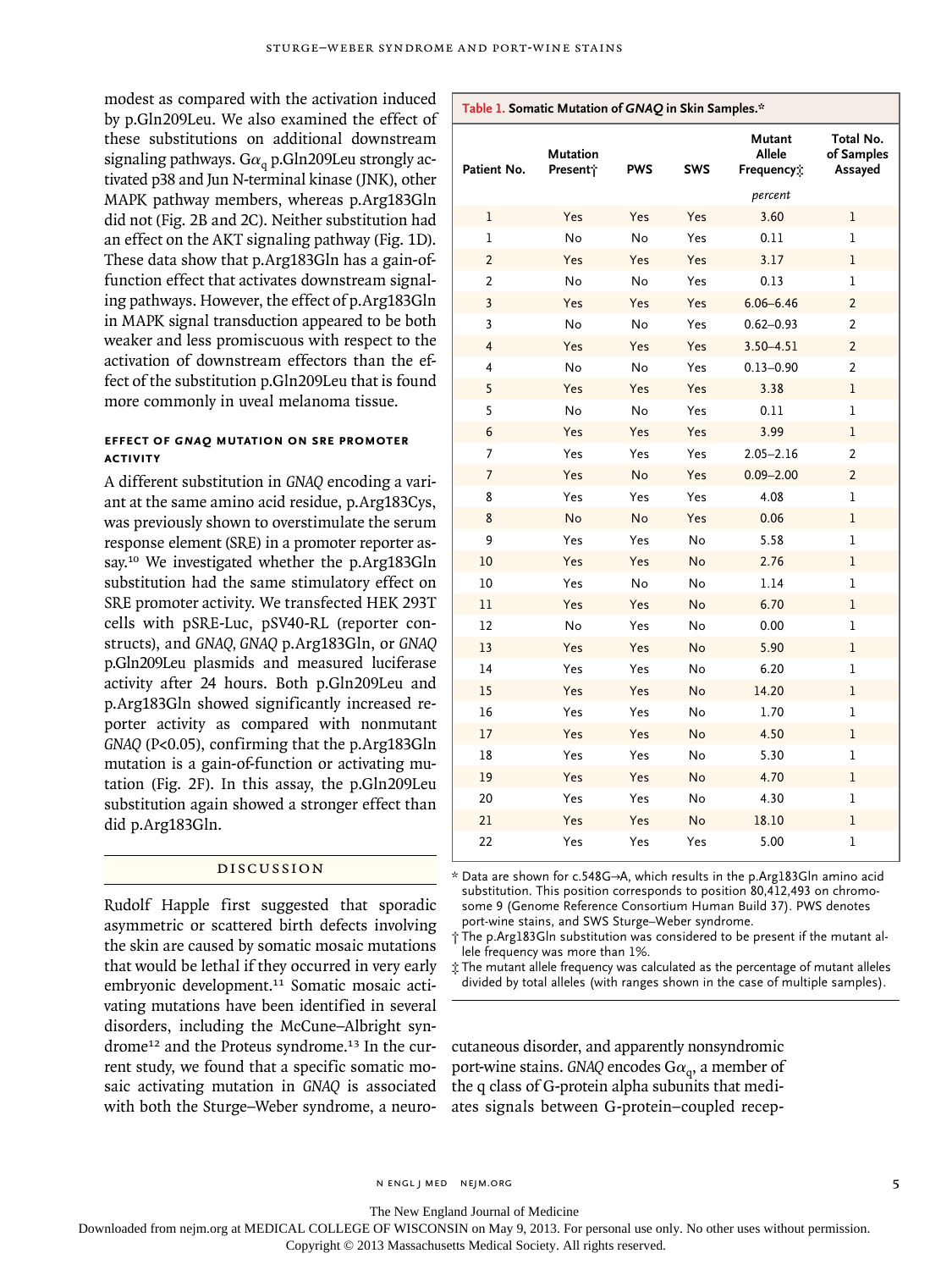| Table 2. Somatic Mutation of GNAQ in Brain-Tissue Samples.* |  |
|-------------------------------------------------------------|--|
|-------------------------------------------------------------|--|

| Patient No. | Mutation<br>Present | <b>SWS</b> | Mutant<br>Allele<br>Frequency | Total No.<br>of Samples<br>Assayed |
|-------------|---------------------|------------|-------------------------------|------------------------------------|
|             |                     |            | percent                       |                                    |
| 7           | Yes                 | Yes        | $5.57 - 5.63$                 | $\overline{2}$                     |
| 23          | Yes                 | Yes        | $5.56 - 5.78$                 | 2                                  |
| 24          | Yes                 | Yes        | $2.67 - 3.51$                 | $\overline{2}$                     |
| 25          | No                  | Yes        | $0.02 - 0.10$                 | $\overline{2}$                     |
| 26          | Yes                 | Yes        | $0.13 - 3.06$                 | 4                                  |
| 27          | Yes                 | Yes        | $2.19 - 5.12$                 | $\overline{2}$                     |
| 28          | Yes                 | Yes        | $6.95 - 8.13$                 | 4                                  |
| 29          | Yes                 | Yes        | $6.04 - 11.15$                | 5                                  |
| 30          | Yes                 | Yes        | 4.14                          | $\mathbf 1$                        |
| 31          | Yes                 | Yes        | 4.78                          | $\mathbf 1$                        |
| 32          | Yes                 | Yes        | $0.22 - 1.48$                 | $\overline{4}$                     |
| 33          | Yes                 | Yes        | $4.04 - 5.74$                 | $\overline{2}$                     |
| 34          | No                  | Yes        | $0.05 - 0.12$                 | $\overline{2}$                     |
| 35          | Yes                 | Yes        | $0.05 - 1.51$                 | 7                                  |
| 36          | Yes                 | Yes        | $0.35 - 6.03$                 | 5                                  |
| 37          | Yes                 | Yes        | $5.74 - 6.49$                 | $\overline{2}$                     |
| 38          | No                  | Yes        | $0.03 - 0.05$                 | $\overline{2}$                     |
| 39          | Yes                 | Yes        | 1.83                          | 1                                  |
| 40          | <b>No</b>           | <b>No</b>  | 0.11                          | $\bf{l}$                           |
| 41          | No                  | No         | 0.05                          | ı                                  |
| 42          | No                  | No         | 0.08                          | ı                                  |
| 43          | No                  | No         | 0.09                          | $\mathbf 1$                        |
| 44          | No                  | No         | 0.04                          | $\bf{l}$                           |
| 45          | No                  | No         | 0.04                          | $\mathbf 1$                        |
| 46          | No                  | No, CCM    | 0.00                          | $\mathbf 1$                        |
| 47          | No                  | No, CCM    | 0.00                          | ı                                  |
| 48          | No                  | No, CCM    | 0.00                          | $\mathbf 1$                        |
| 49          | No                  | No, CCM    | 0.00                          | ı                                  |

\* Data are shown for c.548G→A, which results in the p.Arg183Gln amino acid substitution. Samples were obtained from persons with SWS, normal controls, and patients with a cerebral cavernous malformation (CCM).

> tors and downstream effectors. We have identified somatic mosaic *GNAQ* encoding p.Arg183Gln amino acid substitutions in skin and brain tissue from patients with the Sturge–Weber syndrome and in skin tissue with nonsyndromic port-wine stains and have shown that this mutation, much like the *GNAQ* variant encoding p.Gln209Leu, activates downstream MAPK signaling.  $Ga<sub>q</sub> Arg183$

is conserved in the guanosine triphosphate (GTP) binding pocket of all human  $G\alpha$  subunits, where it plays a critical role in the hydrolysis of GTP, the key step required for inactivation of the protein. Substitution of cysteine at this position results in a reduction in the intrinsic GTPase activity, leading to increased signaling activity.10,14-18

Activating mutations in genes encoding  $G\alpha$ subunits have previously been shown to be associated with relevant phenotypes, including the McCune–Albright syndrome, which is characterized by skeletal abnormalities and abnormal skin pigmentation.12 Activating somatic *GNAQ* mutations have been identified in blue nevi and the more extensive nevi of Ota.9 When these melanocytic nevi are colocalized with port-wine stains, the disorder is termed phakomatosis pigmentovascularis, which is occasionally found in association with the Sturge–Weber syndrome.19 Mutations in *GNAQ* were also identified in a chemical mutagenesis screen for a dark-skin phenotype in laboratory mice.20 Two of the dark-skin mutant alleles were identified at positions corresponding to human G $\alpha_q$  p.Val179Met and p.Phe335Leu. These germline-derived amino acid substitutions cause an increase in the number of neural-crest cells that differentiate into melanoblasts. The abnormal early melanocytic development resulting from these mutations in the neural-crest cells is mediated through endothelin, a G-protein–coupled receptor.20 Since endothelin also has important roles in vasculogenesis,<sup>21</sup> dysregulation of this G-protein–coupled receptor as a result of the G $\alpha_q$  p.Arg183Gln mutation in persons with the Sturge–Weber syndrome and those with nonsyndromic port-wine stains may also bring about vascular malformation.

A somatic activating mutation may have oncogenic potential. In fact, somatic mutations of *GNAQ* in melanocytes are associated with uveal melanoma. The most common mutation, causing G $\alpha_{\rm q}$  p.Gln209Leu, is an activating mutation that leads to increased downstream signaling through the MAPK pathway. The activation of this pathway increases cell proliferation and inhibits apoptosis.<sup>9</sup> A few uveal melanomas have been reported to harbor a somatic mutation in *GNAQ* encoding p.Arg183Gln, although the functional consequence of this substitution has not been reported.<sup>8</sup> The pathogenesis of uveal melanoma is likely to be very different from the pathogenesis of nonsyndromic port-wine stains and the

6 n engl j med nejm.org i med nejm.org i med nejm.org i med nejm.org i med nejm.org i med nejm.org i med nejm.org i med nejm.org i med nejm.org i med nejm.org i med nejm.org i med nejm.org i med nejm.org i med nejm.org i m

The New England Journal of Medicine

Downloaded from nejm.org at MEDICAL COLLEGE OF WISCONSIN on May 9, 2013. For personal use only. No other uses without permission.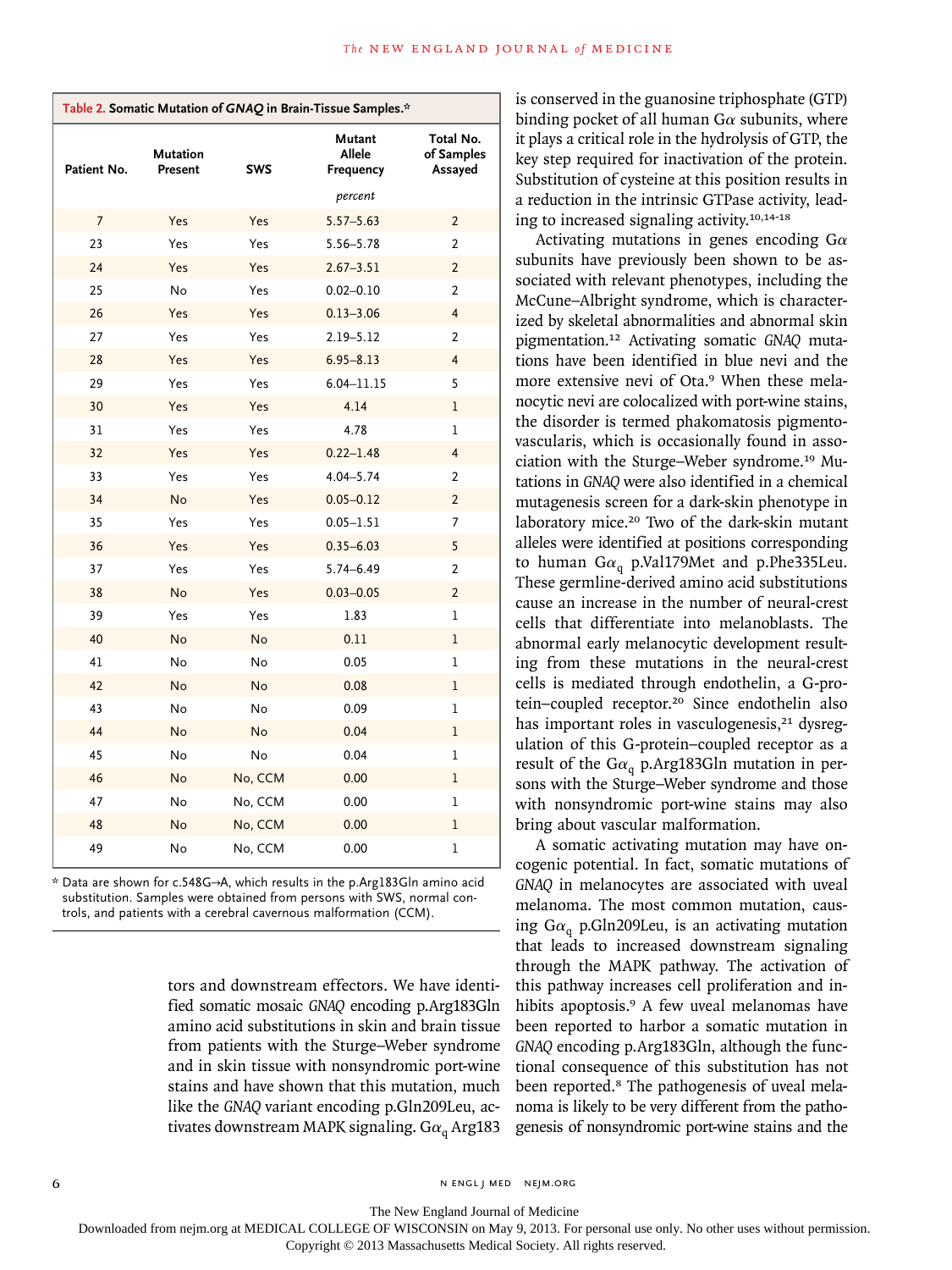

Plasmid encoding nonmutant  $Ga_q$ , p.Arg183Gln, and p.Gln209Leu were transfected into human embryonic kidney (HEK) 293T cells. Strongly increased phosphorylation of extracellular signal-regulated kinase (ERK) is seen with G $\alpha_q$  p.Gln209Leu, and weaker but marked activation with  $Ga<sub>q</sub>$  p.Arg183Gln (P<0.05 for both comparisons) (Panel A). Increased phosphorylation of p38 is seen with  $Ga_q$  p.Gln209Leu (P<0.05) but not with G $\alpha_q$  p.Arg183Gln (Panel B). Increased phosphorylation of Jun N-terminal kinase (JNK) is seen with  $Ga<sub>q</sub>$  p.Gln209Leu (P<0.05), and weaker activation with  $Ga<sub>q</sub>$  p.Arg183Gln (P=0.052) (Panel C). No change in phosphorylation of AKT is seen with either the  $Ga_q$ p.Arg183Gln or the p.Gln209Leu construct (Panel D). A control for transfection efficiency, transfected into HEK 293T cells, shows similar amounts of the three transfected, Flag-tagged proteins (Panel E). A serumresponse-element (SRE) luciferase assay (Panel F) shows the relative luciferase activity expressed under the control of the SRE promoter, coexpressed with *GNAQ* encoding p.Arg183Gln and p.Gln209Leu, as compared with nonmutant G $\alpha_q$  (P<0.05 for both comparisons). AU denotes arbitrary units, the prefix p antibody recognizing phosphorylated antigen, and the prefix t antibody recognizing total antigen.

Sturge–Weber syndrome. Melanomas frequently have several somatic mutations.<sup>22</sup> We found no evidence of accumulating mutations on wholegenome sequencing of our three paired samples (affected and unaffected tissue) from participants with the Sturge–Weber syndrome. In addition, the Sturge–Weber syndrome, nonsyndromic port-wine stains, and melanocytic nevi are thought to originate during fetal development; therefore, the effects of the same *GNAQ* somatic mutation may be quite different, depending on the cell type and the point in development at which they arise. There are reported cases of uveal melanoma associated with phakomatosis pigmentovascularis,<sup>23</sup> and the coincidence of the blue nevus and port-wine stain phenotypes in a patient with the Sturge–Weber syndrome may indicate an increased risk of uveal melanoma, although such coincidences are rare.

We have shown that the  $Ga<sub>q</sub>$  p.Arg183Gln substitution can activate ERK and does not activate p38 or JNK in the same way that p.Gln209Leu does. We propose that the moderate activation of ERK, the differential effect on p38 and JNK pathways, or both may contribute to the portwine stains and syndromic characteristics of the Sturge–Weber syndrome. This may occur through



The New England Journal of Medicine

Downloaded from nejm.org at MEDICAL COLLEGE OF WISCONSIN on May 9, 2013. For personal use only. No other uses without permission.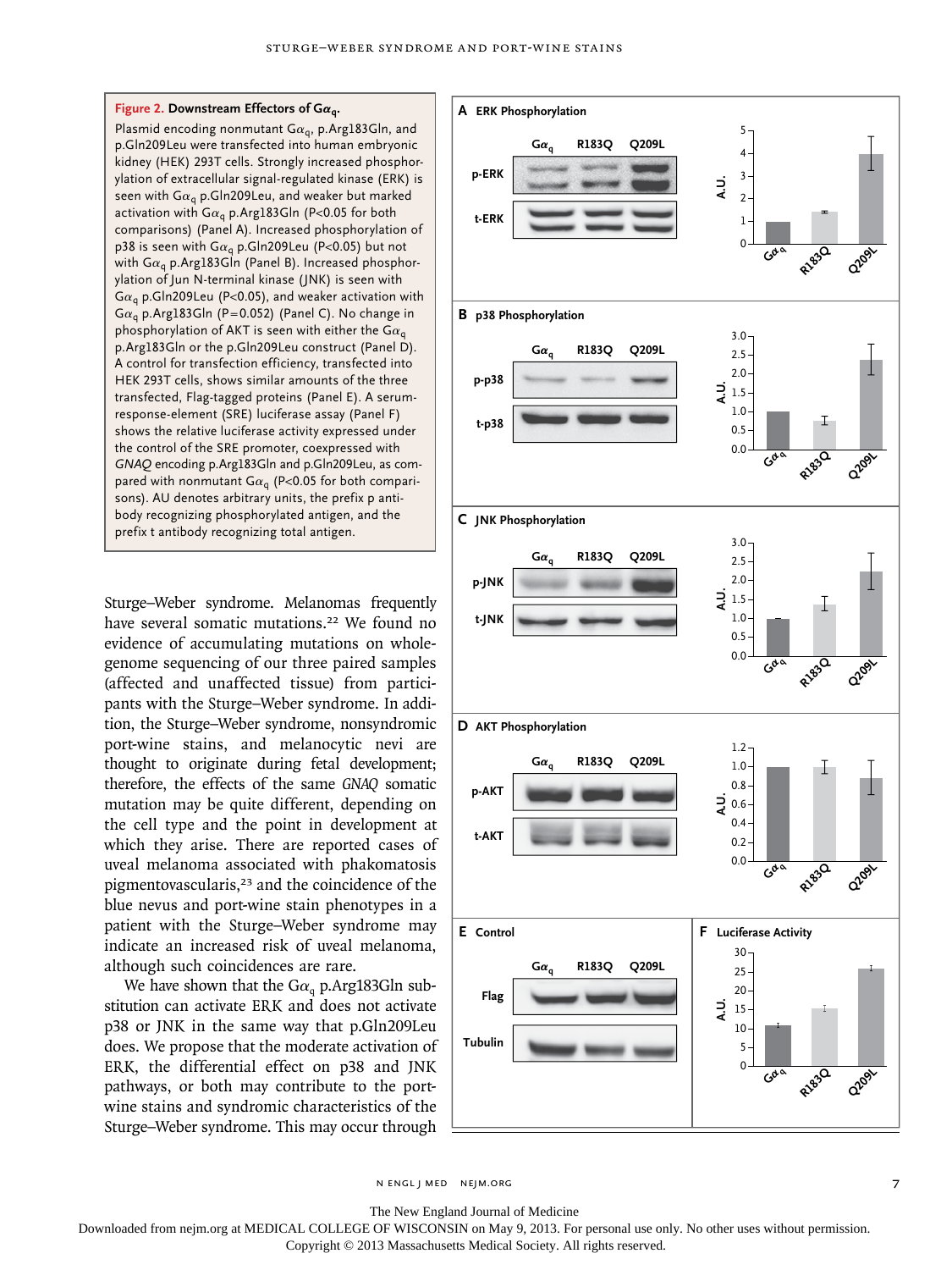either upstream regulation of  $Ga<sub>a</sub>$  or downstream modulation of the G-protein–coupled receptor signaling cascade. To provide insight into possible mechanisms underlying the partial activation of  $G\alpha$  downstream signaling, we considered an interesting corollary in other  $G\alpha$  proteins. The regulator of G-protein signaling (RGS) proteins serve as GTPase-activating proteins for  $G\alpha$ proteins, inhibiting downstream activation. Of these, RGS4 regulates  $Ga_q$  and  $Ga_i$ , whereas RGS2 is selective for  $Ga_{q}$ <sup>24</sup> On examination of the ability of RGS4 to regulate  $Ga_{i1}$  with activating mutations in positions p.Arg178Cys and p.Gln204Leu, homologous to G $\alpha_q$  p.Arg183Gln and p.Gln209Leu, it was found that all regulatory ability was lost for p.Gln204Leu, whereas GTPase activity was partially maintained for p.Arg178Cys.18 Thus, the weaker and less promiscuously activating effects of  $Ga<sub>a</sub>$  p.Arg183Gln, as compared with  $Ga<sub>q</sub>$  p.Gln209Leu, may be a result of partial regulation by a member of the RGS family. G $\alpha_{q}$  is also able to initiate sustained RhoA and Rac1 activation independently of PLC-β, through direct interaction with Trio, a guanine nucleotide exchange factor. It has been shown that  $Ga_{q}$ -mediated oncogenic proliferation, mediated through p38 and JNK, is significantly reduced after Trio knockdown without affecting PLC or ERK activation levels.25 This provides a possible mechanism, related to altered affinity of protein–protein interactions with both regulators (RGS family) and cascade activators (Trio), to explain the non-oncogenic proliferation seen in the Sturge–Weber syndrome and nonsyndromic port-wine stains. We hypothesize that only the weaker effect of somatic G $\alpha_{q}$  p.Arg183Gln would be compatible with the abnormal but nonlethal development of the cerebrovascular system seen in the Sturge–Weber syndrome. We also hypothesize that during vulnerable periods in embryonic development, moderately increased baseline signaling downstream of  $Ga_{\alpha}$ , or dysregulated signaling through G-protein–coupled receptors such as that for endothelin, $21$  may result in the malformed, progressively dilated, and abnormally innervated blood vessels underlying port-wine stains. There is some evidence in the literature to support this hypothesis. Shirazi et al. reported the localization of phosphorylated ribosomal protein S6 (RPS6), which is downstream of MAPK signaling, to endothelial cells lining the luminal wall of abnormal blood vessels in port-

wine stain tissue from patients with the Sturge– Weber syndrome.<sup>26</sup>

The nonsyndromic port-wine stains may represent a late origin of the somatic *GNAQ* mutation in vascular endothelial cells, whereas the Sturge–Weber syndrome mutation may occur earlier in development, in progenitor cells that are precursors to a larger variety of cell types and tissues, leading to the syndromic phenotype. We found that 0.7% of samples of blood from the 1000 Genomes database (5 of 669 samples) that were tested for the presence of the *GNAQ* mutation encoding p.Arg183Gln were positive. The reported prevalence of port-wine stains $1,2$  is 0.3 to 0.5%. We therefore hypothesize that the 0.7% prevalence in this database represents the occurrence of port-wine stains in this population.

Our data indicate that there is a single underlying mechanism for the Sturge–Weber syndrome and nonsyndromic port-wine stains and add a molecular basis for a decades-old hypothesis regarding the cause of these malformations. The scientific and translational novelty of this discovery lies in the association of both apparently nonsyndromic port-wine stains and the Sturge-Weber syndrome with a mutation in a specific gene, a specific genetic mechanism, and a set of potential pathways, which provides a foundation for further scientific and clinical research.

The views expressed in this article are those of the authors and do not necessarily represent the official views of the National Institutes of Health.

Supported by grants from the National Institute of Neurological Disorders and Stroke (NINDS) (National Institutes of Health [NIH] U54NS065705, to Drs. Marchuk, Comi, and Pevsner) and from Hunter's Dream for a Cure Foundation (to Dr. Comi). The Brain Vascular Malformation Consortium (U54NS065705) is a part of the NIH Rare Disease Clinical Research Network, supported through a collaboration between the NIH Office of Rare Diseases Research at the National Center for Advancing Translational Science and the NINDS. Human tissue was obtained from the Brain and Tissue Bank for Developmental Disorders of the Eunice Kennedy Shriver National Institute of Child Health and Human Development at the University of Maryland, Baltimore (funded by NIH Contract No. #HH-SN275200900011C, Ref. No. NO1-HD-9-0011).

Disclosure forms provided by the authors are available with the full text of this article at NEJM.org.

We thank the participants with the Sturge–Weber syndrome and their families for generously agreeing to participate in this study; Kira Lanier and Cathy Bachur for their excellent assistance with coordinating this research; the Sturge-Weber Foundation for its encouragement of this work and assistance in obtaining samples; Drs. Harry Chugani and Diane Chugani as well as Peter Black for providing brain and skin tissue; and Drs. Sarah Wheelan and Srinivasan Yegnasubramanian and the Next Generation Sequencing Center at the Johns Hopkins Sidney Kimmel Comprehensive Cancer Center for their support with the high-throughput sequencing experiments.

8 n engl j med nejm.org i med nejm.org i med nejm.org i med nejm.org i med nejm.org i med nejm.org i med nejm.org

The New England Journal of Medicine

Downloaded from nejm.org at MEDICAL COLLEGE OF WISCONSIN on May 9, 2013. For personal use only. No other uses without permission.